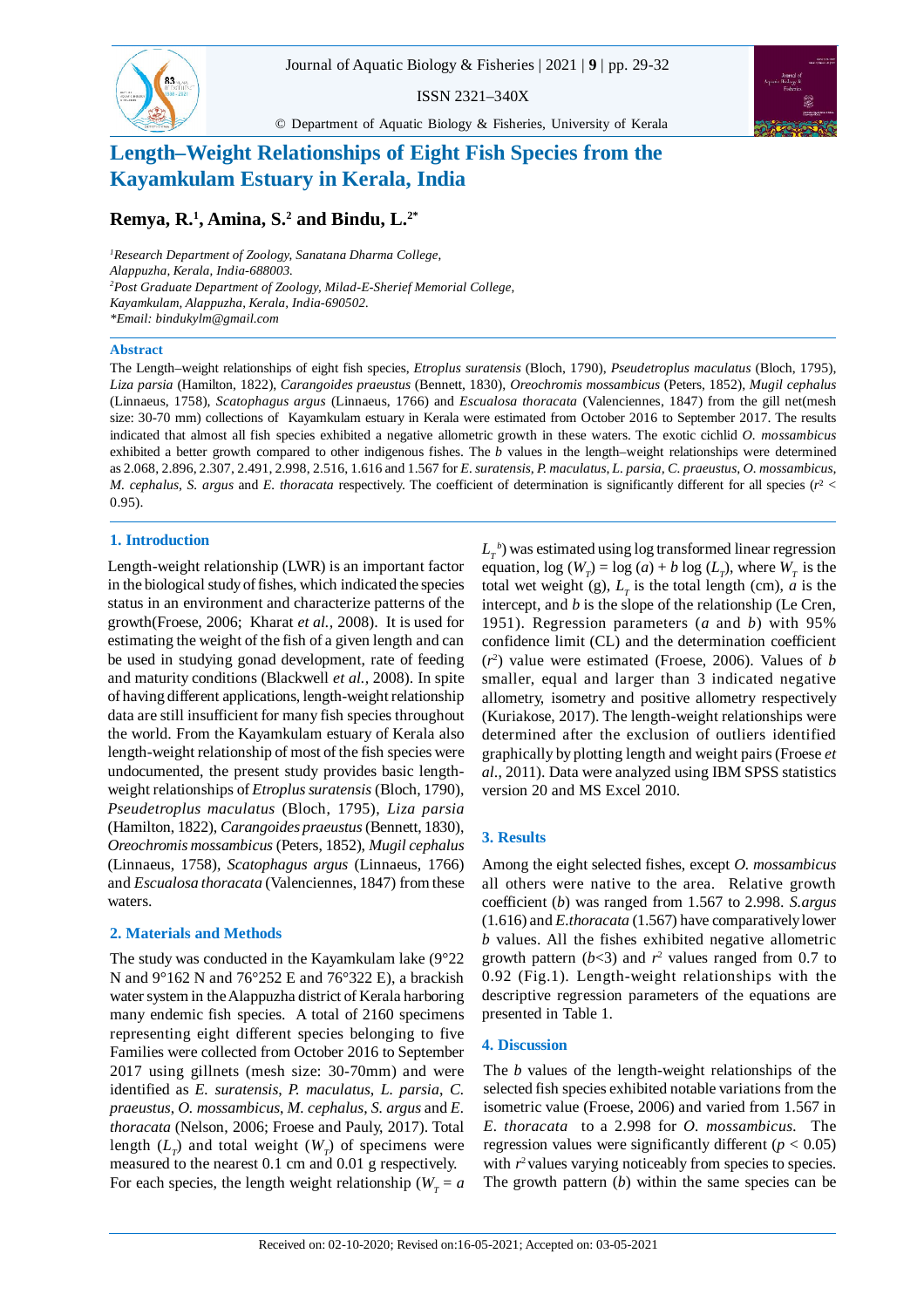

**Fig. 1.** Length-weight relationship of fish species from the Kayamkulam estuary in Kerala

changeable, depending on the season, food availability, population, sex, environmental conditions or physiology (Freitas *et al.*, 2017). The table 2 shows some of the previous reports on the growth pattern of these fishes from Indian waters. Gandhi *et al*. (2013) reported *b* value ranging 2.479 to 2.842 for *S. argus* from the gulf of Mannar region and Gurjar *et al*. (2017) reported *b* value ranging 2.752 to 2.856 for *E. thoracata* from the Ratnagiri coast of Maharashtra. But in the present study they were within the range of 1.56 to 1.62. Only two species, *P. maculatus* and *O. mossambicus* exhibited better growth compared to other parts of the country. The establishment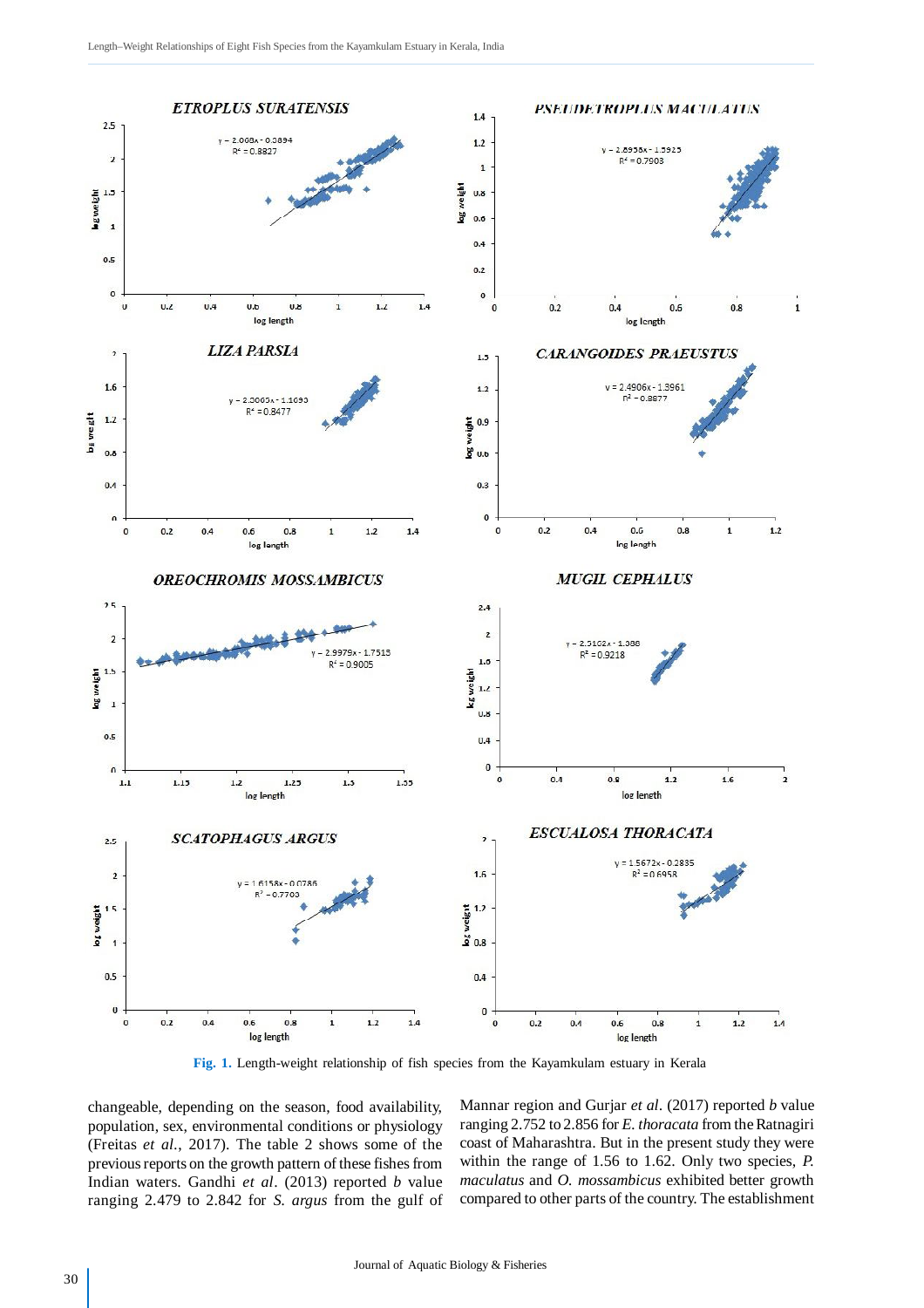| Table 1. Descriptive statistics | Species                                                                                                                                                                                                                                                         |                  |                  |                 |                   | z                     | a     | d                  | $\mathbf x$<br>L | and estimated parameters of Length-weight relationships for eight fish species collected from the Kayamkulam lake<br>CL(a) | CL(b)           |
|---------------------------------|-----------------------------------------------------------------------------------------------------------------------------------------------------------------------------------------------------------------------------------------------------------------|------------------|------------------|-----------------|-------------------|-----------------------|-------|--------------------|------------------|----------------------------------------------------------------------------------------------------------------------------|-----------------|
| Σ.                              |                                                                                                                                                                                                                                                                 | Range            | Mean+SD          | Range           | $Mean + SD$       |                       |       |                    |                  |                                                                                                                            |                 |
|                                 | Etroplus suratensis                                                                                                                                                                                                                                             | $4.7 - 19.5$     | $11.42 \pm 3.5$  | 20.0-204.7      | $71.22 + 40.0$    | 197                   | 0.678 | 2.068              | 0.882            | $0.606 - 0.757$                                                                                                            | 1.961-2.174     |
|                                 | Pseudetroplus maculatus                                                                                                                                                                                                                                         | $5.3 - 8.5$      | $7.34 \pm 0.59$  | 3.0-14.0        | $8.60 + 2.02$     | 635                   | 0.204 | 2.896              | 0.79             | 0.184-0.225                                                                                                                | 2.779-3.012     |
|                                 | Liza parsia                                                                                                                                                                                                                                                     | 9.4-16.8         | $13.74 \pm 1.3$  | $14.2 - 49.0$   | $29.06 + 6.34$    | 354                   | 0.31  | 2.307              | 0.847            | 0.276-0.348                                                                                                                | 2.204-2.410     |
|                                 | Carangoides praeustus                                                                                                                                                                                                                                           | 7.0-12.6         | $9.08 \pm 1.13$  | 4.0-26.0        | $10.145 \pm 3.78$ | 448                   | 0.248 | 2.491              | 0.887            | 0.229-0.269                                                                                                                | 2.408-2.573     |
|                                 | $\mathcal{L}$<br>Oreochromis mossambici                                                                                                                                                                                                                         | $13.0 - 21.0$    | $5.81 \pm 1.67$  | 44.0-166.9      |                   | $72.51 \pm 26.80$ 145 | 0.174 | 2.998              | 6.0              | 0.143-0.212                                                                                                                | 2.833-3.163     |
| O                               | Mugil cephalus                                                                                                                                                                                                                                                  | 8.0-18.1         | $1.26 \pm 1.97$  | $10.0 - 115.0$  |                   | $28.07 \pm 19.31$ 120 | 0.249 | 2.516              | 0.922            | 0.214-0.290                                                                                                                | 2.383-2.650     |
|                                 | Scatophagus argus                                                                                                                                                                                                                                               | $6.7 - 15.3$     | $1.53 \pm 1.56$  | 10.7-89.41      |                   | 44.06±10.74 125       | 0.924 | 1.616              | 0.768            | 0.783-0.918                                                                                                                | $1.458 - 1.773$ |
|                                 | Escualosa thoracata                                                                                                                                                                                                                                             | 8.2-16.7         | $13.11 \pm 1.93$ | $13.0 - 50.0$   | $30.28 + 8.83$    | 136                   | 0.739 | 1.567              | 0.7              | 0.607-0.899                                                                                                                | 1.410-1.764     |
|                                 |                                                                                                                                                                                                                                                                 |                  |                  |                 |                   |                       |       |                    |                  |                                                                                                                            |                 |
|                                 | N: sample size; a and b are the parameters of the weight-length relationship; range, Mean±SD are the minimum- maximum, mean and standard deviation<br>respectively; $r^2$ : coefficient of determination; CL (a) and CL (b): 95% conûdence intervals of a and b |                  |                  |                 |                   |                       |       |                    |                  |                                                                                                                            |                 |
|                                 |                                                                                                                                                                                                                                                                 |                  |                  |                 |                   |                       |       |                    |                  |                                                                                                                            |                 |
|                                 |                                                                                                                                                                                                                                                                 |                  |                  |                 |                   |                       |       |                    |                  |                                                                                                                            |                 |
|                                 |                                                                                                                                                                                                                                                                 |                  |                  |                 |                   |                       |       |                    |                  |                                                                                                                            |                 |
|                                 |                                                                                                                                                                                                                                                                 |                  |                  |                 |                   |                       |       |                    |                  |                                                                                                                            |                 |
|                                 |                                                                                                                                                                                                                                                                 |                  |                  |                 |                   |                       |       |                    |                  |                                                                                                                            |                 |
|                                 | Table 2. Length and weight characteristics - $a$ and $b$ values reported earlier from India, for the selected fish species                                                                                                                                      |                  |                  |                 |                   |                       |       |                    |                  |                                                                                                                            |                 |
|                                 | No. Species                                                                                                                                                                                                                                                     | Length range(cm) |                  | Weight range(g) | $\overline{a}$    | d                     | ન્    | Location           |                  | Source                                                                                                                     |                 |
|                                 | Etroplus suratensis                                                                                                                                                                                                                                             | $7.5 - 31.0$     |                  | 7.0402          | 0.0193            | 2.67                  | 0.963 | Vembanad lake      |                  | Roshni et al., 2015                                                                                                        |                 |
| $\mathbf{\sim}$                 | Pseudetroplus maculatus                                                                                                                                                                                                                                         | $4.2 - 9.5$      |                  | $2.0 - 14.0$    | 0.0148            | 2.72                  | 0.966 | Vembanad lake      |                  | Roshni et al., 2015                                                                                                        |                 |
|                                 | Liza parsia                                                                                                                                                                                                                                                     | $13.3 - 28.8$    |                  | 20.0-200        | 0.0055            | 3.19                  | 0.974 | Cochin estuary     |                  | Renjini and Nandan,                                                                                                        | 2011            |
| 4                               | Carangoides praeustus                                                                                                                                                                                                                                           | $6.8 - 24.8$     |                  | $4.1 - 244.0$   | 0.006             | 3.29                  | 0.987 | Chilika Lake       |                  | Karna et al., 2018                                                                                                         |                 |
| 5                               | Oreochromis mossambicus                                                                                                                                                                                                                                         | $9.0 - 22.0$     |                  | 10.0-150        | 0.029             | 2.85                  |       |                    | Idukki Reservoir | Nair, 1988                                                                                                                 |                 |
| 0                               | Mugil cephalus                                                                                                                                                                                                                                                  | 10.0-54.0        |                  |                 | 0.0178            | 2.86                  | 0.992 | Vellar estuary     |                  | Murugan et al., 2012                                                                                                       |                 |
|                                 | Scatophagus argus                                                                                                                                                                                                                                               | $5.0 - 34.0$     |                  |                 |                   | 2.661                 | 0.975 | Gulf of Mannar     |                  | Gandhi et al., 2013                                                                                                        |                 |
|                                 | Escualosa thoracata                                                                                                                                                                                                                                             | $6.9 - 11.0$     |                  | 3.25-13.59      | 1.79              | 2.853                 | 0.901 | Ratnagiri coast of |                  | Gurjar et al., 2017                                                                                                        |                 |

of exotic cichlid, *O. mossambicus* in landings is noteworthy and needs attention as it poses severe threat to the endemic fish fauna in many natural water bodies of Kerala (Kurup *et al.,* 2002; Raghavan *et al.*, 2008). In the present study, most of the indigenous fish species

in the Kayamkulam estuary showed a negative allometric growth pattern. This may be due to poor environmental conditions especially pollution and scarcity of food items in the ecosystem. Moreover, the present paper emphasizes the importance of length-weight relationship for native fish species from the Kayamkulam estuary. This information helps in amplifying the biological knowledge of the species distribution and sustainable fishery exploitation.

 *Mugil cephalus* 10.0-54.0 - 0.0178 2.86 0.992 Vellar estuary Murugan *et al*., 2012 *Scatophagus argustary of Mannar Scatophagus 2013* - 2.661 - 2.662.0 - 2.662.0 - 2.662.0 - 2.662.0 - 2.662.0 - 2.662.0 - 2.675 Gulf of Mannar Gandhi *et al.*, 2013 *Escualosa thoracata* 6.9-11.0 3.25-13.59 1.79 2.853 0.901 Ratnagiri coast of Gurjar *et al*., 2017

Gulf of Mannar Gandhi et al., 2013<br>Ratnagiri coast of Gurjar et al., 2017<br>Maharashtra